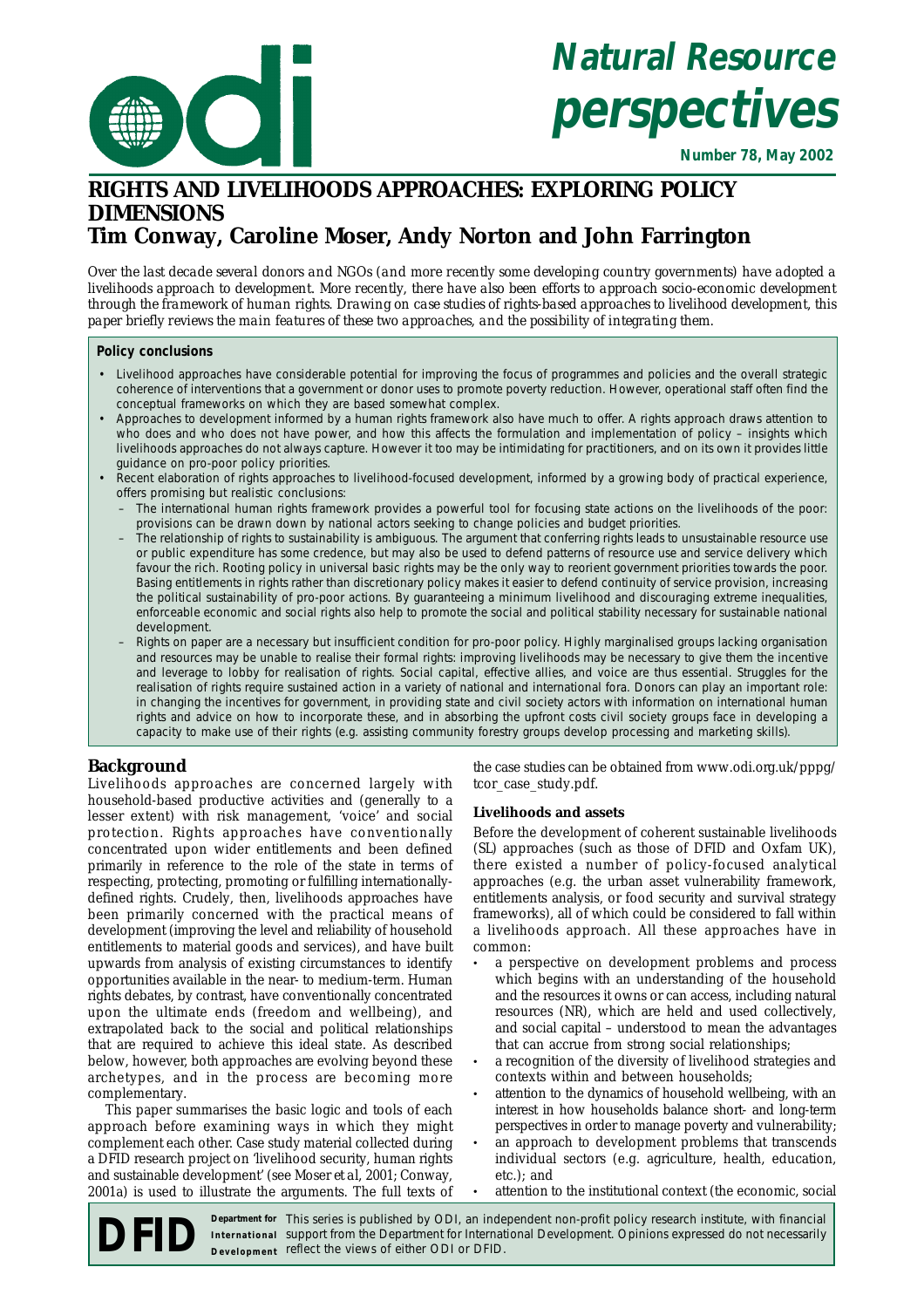and political relationships governing production, exchange and accumulation) which determine what livelihood strategies can be pursued with the resources available to households.

Livelihoods approaches thus contrast with other approaches to development which focus upon aggregate objectives and indicators; which make a number of assumptions about how policies and programmes will affect household consumption and social well-being; and which typically approach sectoral problems in isolation.

In practice, however, a livelihoods approach faces a number of constraints. Despite its cross-sectoral aspirations, for practical reasons a sectoral department or ministry will ususally take the lead, and the resulting livelihoods analysis and programme of action will tend to reflect this sectoral perspective. A livelihoods approach is also still perceived by many project planners and policy-makers as complex, and requires more administrative and financial flexibility to develop and implement than a more conventional approach firmly rooted within one sector or discipline.

#### **Human rights and development**

**Table 1 Rights regime analysis**

The discourse of international human rights provides the potential for a powerful approach to development issues. The international human rights system, formed through the accretion of the UN Charter, the Universal Declaration of Human Rights, and subsequent commitments made by governments at international conferences over the years (e.g. the Convention on the Rights of the Child in 1989), provides a powerful political lever for civil society groups to demand state action in support of the livelihoods of the poor. In this formulation, development is the process of achieving basic human rights (economic, social and cultural as well as civil and political: UNDP, 2000; Sen, 1999).

However, a rights approach to development is often criticised on one or more of the following grounds:

• To realise citizens' full economic and social rights as laid out in international law would require levels of public spending – and institutional capacity – which are not feasible in poor states. While the human rights framework does contain guidance on prioritising public expenditure in resource-constrained contexts (notably in the work on the right to development), other, more well-known principles (e.g. that all rights are equal and indivisible) can appear at odds with such pragmatic needs.

- Similarly, the human rights framework provides limited guidance for prioritising between the rights of present and future generations. If the right to an acceptable standard of living is taken to mean that poor groups have an absolute right, *inter alia*, to adopt livelihood strategies based upon the use of non-renewable resources or exploitation of marginal environments, any gains in poverty reduction may be unsustainable.
- The emphasis upon individual over collective rights, and on rights over responsibilities, is sometimes argued to threaten not only environmental sustainability but also economic stability and social cohesion.
- From an academic social science perspective, meanwhile, some authors argue that the concept of rights is an over-formalised and incomplete framework through which to understand and address the reality of differences in power. At a practical level, it is clear that the provision of rights in law is not enough to ensure that they are respected by élites or enforced by the state.

In response to these issues, much of the work on rights and development now focuses less on the ultimate goal (full realisation of all international human rights), and more on extracting key principles and objectives which should inform development analysis and intervention. (DFID, for example, identifies social inclusion, participation and the fulfilment of obligations as fundamental principles that should inform its work). Current formulations of rights approaches to development also seek to work with both the normative definition of human rights (that is, what rights people *should* have, drawing upon the framework of international law and UN conventions for legitimacy) and an anthropological understanding of actually-existing rights as claims that are legitimised by social structures and norms.

| Social &<br>political<br>contestation                                                                                  | <b>Rights regime</b>                          | Form of rights & domain                                                                                                                                            | Level of operation, institutional framework &<br>authority structures                                                                                               | Legal &<br>administrative<br>implementation                                                                                                                                |
|------------------------------------------------------------------------------------------------------------------------|-----------------------------------------------|--------------------------------------------------------------------------------------------------------------------------------------------------------------------|---------------------------------------------------------------------------------------------------------------------------------------------------------------------|----------------------------------------------------------------------------------------------------------------------------------------------------------------------------|
| Economic<br>and social<br>groups<br>seeking to<br>make<br>claims on<br>the means<br>for a<br>sustainable<br>livelihood | International<br>human rights law application | Human rights with universal                                                                                                                                        | International/global level, implemented &<br>monitored through UN                                                                                                   | Rights<br>regimes are<br>implemented<br>through the<br>operation of<br>the legal<br>system, the<br>allocation of<br>resources,<br>and the<br>administration<br>of services |
|                                                                                                                        | Regional law                                  | Human rights which apply to<br>regional populations                                                                                                                | International/regional, increasingly with<br>statutory power of enforcement                                                                                         |                                                                                                                                                                            |
|                                                                                                                        | Constitutional<br>law                         | National constitutional rights<br>(mainly civil & political, starting<br>to include economic & social, e.g.<br>South Africa)                                       | National level, enforced through<br>constitutional courts and other national legal<br>mechanisms                                                                    |                                                                                                                                                                            |
|                                                                                                                        | Statutory law                                 | Statutory rights deriving from<br>criminal, commercial & other law                                                                                                 | National or, under devolved government,<br>local; formal legal system                                                                                               |                                                                                                                                                                            |
|                                                                                                                        | Religious law                                 | Religious rights and norms (mostly<br>re: domestic sphere, in some cases<br>extended)                                                                              | Can operate at multiple levels (global through<br>local): forms of authority depend on relations<br>with the state                                                  |                                                                                                                                                                            |
|                                                                                                                        | Customary law                                 | Customary rights (mostly re:<br>kinship and resource rights),<br>specific to localities and social/<br>ethnic groups                                               | Local level (generally only in colonial or post-<br>colonial states), enforced through customary<br>authorities (e.g. chiefs)                                       |                                                                                                                                                                            |
|                                                                                                                        | Living law                                    | Informal rights and norms (mostly<br>re: kinship and resource rights),<br>applying to localities through<br>varying cultures (including<br>institutional cultures) | Micro level. Not formally incorporated into<br>national legal system, but local élites may be<br>able to co-opt elements of the state to help<br>enforce living law |                                                                                                                                                                            |
| Source: Norton (2001); Moser et al. (2001)                                                                             |                                               |                                                                                                                                                                    |                                                                                                                                                                     |                                                                                                                                                                            |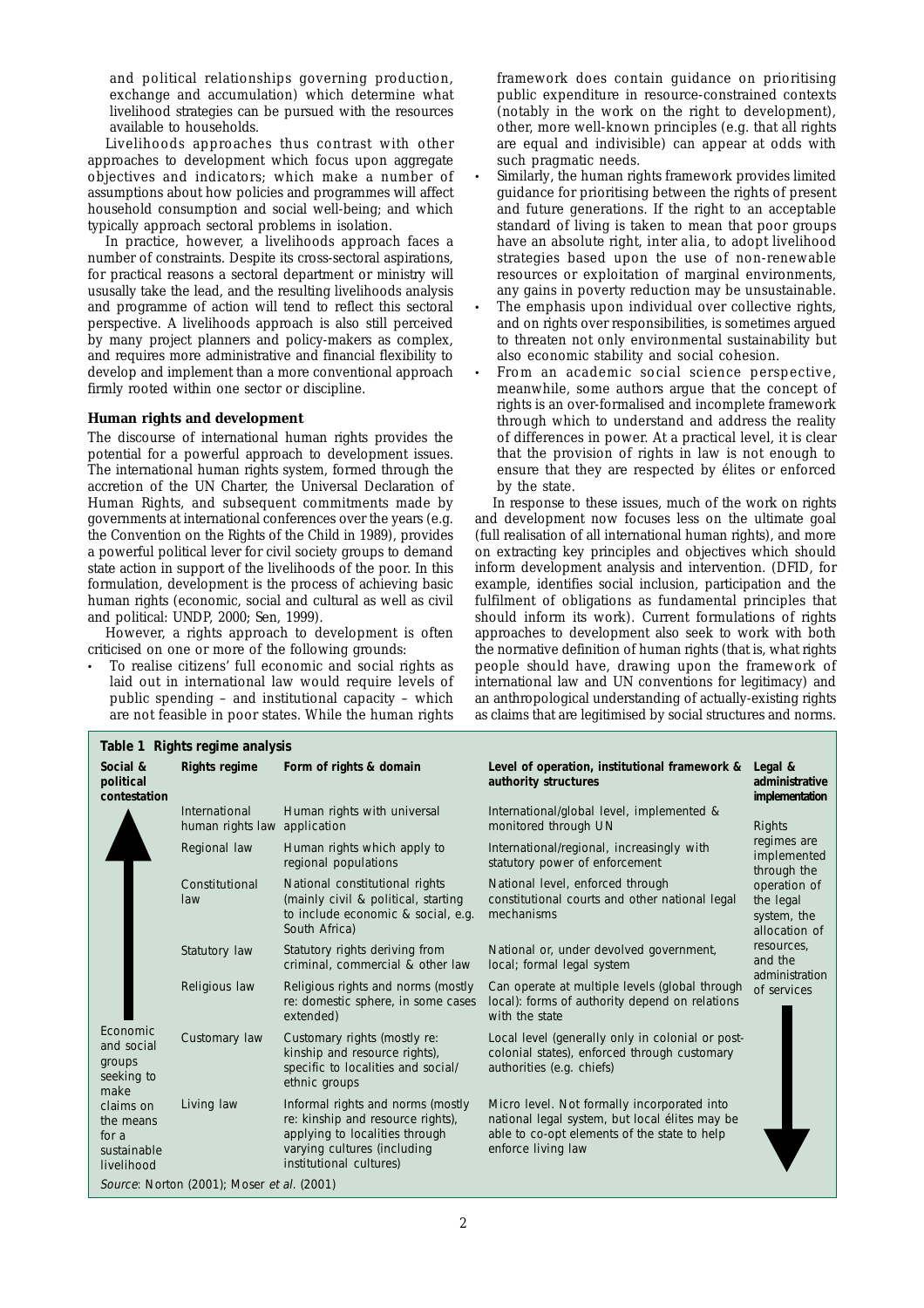Rights approaches thus entail understanding the existing patterns of rights and their embeddedness in social, political and economic institutions, as a prerequisite to changing them in a pro-poor direction. This legal pluralism can be conceptualised as a layering of different discourses which act upon each other over time (see Table 1): in particular, poor groups in particular national contexts can and do 'draw down' elements of international human rights declarations in order to bolster their claims to resources or services critical to their livelihoods. It also illustrates that there are a variety of means for contesting rights and determining outcomes: efforts need to focus not only on the definition of rights (typically a political process), but also on the interpretation and implementation of rights (through legal, policy and administrative processes).

# **Integrating livelihoods and rights approaches**

There is considerable overlap in the basic principles underpinning livelihoods and rights approaches to poverty reduction (Moser *et al*, 2001; Farrington, 2001) and the two perspectives complement each other in important ways:

- Rights analysis can provide insights into the distribution of power. By identifying groups lacking effective rights – and groups who may be denying rights to others – it can highlight the root causes of the generation and perpetuation of poverty and vulnerability. As such, a rights approach provides one possible way of examining the operation of institutions and political processes (the inner workings of the PIP box in the SL framework) that influence the livelihoods of the poor, and which livelihoods analysis has to date lacked (Baumann and Sinha, 2001). Effective rights are a large part of the functional definition of political capital.
- Sustainable livelihood analysis offers one way to prioritise efforts to obtain rights for poor groups. By identifying constraints on people's livelihoods, it can suggest which kinds of rights are most important for a particular group at a particular time, or the sequence in which rights should be approached for a given group.

The rest of this paper provides an interpretation of the complementarity between rights and livelihood approaches, drawing on the case study material reviewed by Conway  $(2001a)$ 

#### **Box 1 Benefits rooted in local rights: slow to appear, more likely to last?**

The rights of local people in southern Africa to make their livelihoods from land or the wildlife on the land have evolved rapidly over the last ten years, but in different directions in different countries. This contrast between experiences in different countries highlights a number of issues. While private ownership can deliver ecological and economic sustainability, and may provide some benefits in the form of employment, giving local communities rights to manage wildlife does make management systems more sustainable in social and political terms. Similarly, it is not enough for benefits to flow only from policy interpretation. If they are not firmly anchored in rights, the benefits from community-based management can be rerouted away from communities by policy change (as occurred in Botswana). Yet, while the achievement of rights facilitates the realisation of benefits, this is often a long-term investment. In the short-term, a strong emphasis on rights, often involving complex equity-sharing models (as developed in South Africa), may deliver little in the way of material benefits. Investing in the development of a division of rights and responsibilities which gives local populations a significant stake in wildlife management has the potential to improve livelihoods, not so much through a major increase in incomes as through diversification and the reduction of vulnerability. Case study author: Caroline Ashley

# **Complementarities between rights- and livelihood-focused interventions: lessons from experience**

#### **Rights and sustainability**

There is a concern that granting individual rights of access or use to the rural poor who depend directly upon the natural environment for their livelihoods may result in unsustainable exploitation of natural resources. If the rights in question are to levels of state-provided services or to tax-funded social protection which threaten the country's ability to attract investment, national fiscal and macroeconomic sustainability may be threatened.

However, without a basis in rights, it may be impossible to achieve a significant improvement in access by the poor to natural resources or government services. Establishing a right to livelihood-related opportunities or provisions may in fact be the *only* way to ensure that a government does address these areas as policy priorities, and does adopt a fundamental shift in public expenditure patterns which reflects this prioritisation.

Rooting access to resource-based opportunity or to a minimum of state-provided social services and livelihood security in a framework of rights may also increase the social and political sustainability of pro-poor interventions. Once a benefit stream to the poor has been established as a right, it is difficult to reverse, and considerably easier to defend against corruption or political capture. This is the case with the Maharashtra Employment Guarantee Scheme, which has since 1978 provided subsistence level employment on rural public works to all who want it. While other poverty alleviation interventions in India typically cycle through phases of initiation, success, capture and decline, followed by the introduction of new interventions, the fact that the rural poor of Maharashtra know they have a right to safety net employment has prevented its wholesale capture and made possible its sustained impact (Joshi and Moore, 2000).

This point – that establishing entitlement to resources or services as a *right,* rather than as merely as a policy objective which may or not be changed in the future, improves the sustainability of the benefits gained – is corroborated by comparative study of approaches to land and wildlife management in southern African states (see Box 1). There is

#### **Box 2 Rights without resources and organisation may go unrealised: the Huaorani in Ecuador**

While the Huaorani achieved rights to their land in 1990, the Ecuadorian government retained all rights to subsurface minerals. These are sold as concessions to multinational oil companies. These companies negotiate with the Huaorani for access in ways which follow and perpetuate the workings of the "gift economy" Divided into small, often feuding family groups and overwhelmed by the pace of cultural change, Huaorani leaders have sold safe passage and land rights to outsiders in exchange for small and often unproductive gifts. This has hindered efforts to negotiate for the collective and long-term investments which are needed to improve livelihoods in an economically, socially and culturally sustainable manner. The Organisation of the Huaorani Nation of the Ecuadorian Amazon (ONHAE) was founded to provide a collective mechanism for negotiating with oil companies, but has faced formidable problems in terms of a lack of skills and supra-family social capital, poor communications, and lack of funds. Lack of Huaorani institutional capacity thus helps to explain why the new land rights regime has done little to improve indigenous livelihoods. Instead, it has been the development of ecotourism which is seen by the Huaorani to offer the greatest potential, providing an alternative livelihood to oil company gifts. By reinforcing the values that the Huaorani attribute to their land, tourism has strengthened local commitment to implement land rights. Case study author: Scott Braman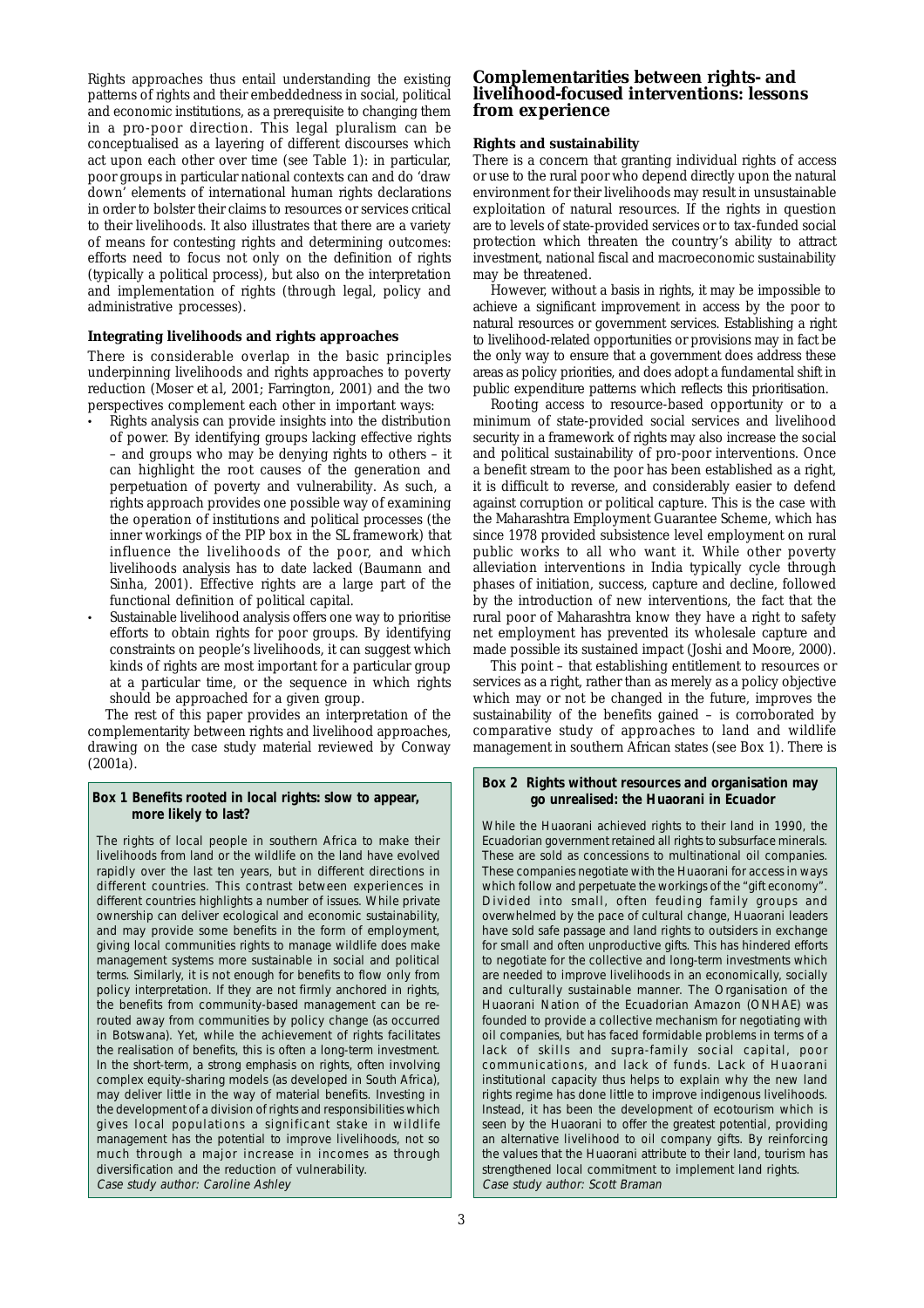a cost: basing entitlements in legal rights for the poor may make the flow of benefits to the poor slower to appear, and more modest, than those flows which may be obtained if other actors, with the capital and knowledge to exploit resources more effectively, are accorded principal rights of resource use. But the experience from southern Africa suggests that rights-based access to NR-based livelihoods are more reliable over the long term, and as such play an important part in reducing the vulnerability of the poor.

More generically, by ensuring a certain minimum standard of economic and social wellbeing, and thus directly and indirectly reducing the magnitude of inequalities visible in society, livelihood-related rights help to contain social tensions which may otherwise result in civil disorder, crime and violence (Moser *et al*, 2001).

#### **Rights alone are not enough**

The mere designation of rights is not necessarily enough to ensure their realisation: many countries already have national constitutions that specify important rights that have never been realised. For highly marginalised groups which lack established forms of collective self-representation or links with organisations which can lobby on their behalf, formal rights may have little effect upon livelihoods (see Box 2). In this case complementary strategies are required to allow these groups to realise their rights. For poor and marginal groups, offering alternative livelihoods may be an important entry point which reduces dependence and enables people to contest their existing but unrealised rights more effectively. This important lesson also emerges from the experience of community forestry in Cameroon, where the development of skills in processing and marketing forest products increased the incentive for forest communities to demand the realisation of their legal rights (see Box 7).

For poor people to make effective claims requires a number of complementary strategies and conditions. These include i) access to information (not only on their rights under national and international law, but also on technical issues relating to NR); ii) group solidarity; iii) development of skills and capabilities (especially in organisation and communication); iv) help from allies capable of advocating for rights at other levels, in distant institutional fora (e.g. international conferences), and with particular (e.g. legal)

#### **Box 3 Making land law more pro-poor in Burkina Faso: CCOF and smallholder rights**

In Burkino Faso, efforts to reform land holding and tenure have been made through national Agrarian and Land Tenure Reform (RAF) legislation. This process was strongly top-down in nature, with no representation from agricultural producers. This helps to explain why most producers who were asked said they were not aware of the existence of the new legal framework, and once aware felt that it posed threats to their livelihoods, as it favours large farms and agribusinesses which are best able to obtain access to investment and government incentives. By ignoring the existence of local customary institutions for land management, the new legislation also threatened to create social tensions within village communities. Although it was only formed in 1988 and as such not involved in the formulaiton of the RAF, the umbrella Co-ordination Framework for Rural Producer Organisations (CCOF) has succeeded in articulating smallholder concerns, reorienting the process so that the formulation and implementation of policy and law accords equal rights to smallholders. While CCOF has had considerable success, lack of funds limits the amount of grassroot consultations it can carry out. This is a matter of concern, as ultimately its legitimacy depends upon its ability to demonstrate a consistent understanding of and representation of members' interests and concerns.

Case study authors: Jean Zoundi and Karim Hussein

skills; and v) recourse to a fair arbitrator of claims (e.g. an appeals courts) which is capable of assessing competing claims according to rights and without being captured by élite groups (Moser *et al*, 2001). Some of these observations are explored in more detail below.

#### **Civil society organisation is critical**

Civil society plays an essential role in identifying key livelihood rights, pressing for them to be established in law, and subsequently ensuring that they are effectively enforced. Without group solidarity and collective representation – community groups, social movements, unions or national NGOs – the poor are unlikely to be granted rights, or if granted them, will not be able to hold state and non-state actors accountable for their realisation. This is part of the problem facing the Huaorani (Box 2): lacking effective forms of collective organisation above the level of the family group, they have until recently been unable to make good use of the rights they have, or lobby for those they do not have.

Networks and alliances, at national and international levels, can be very powerful tools in scaling up local concerns into an organised claim for rights. In Burkino Faso, an alliance of producer organisations has proved critical in representing the perspectives and interests of smallholders in the definition of rights within national land policy debates (see Box 3).

Experiences in the Indian state of Andhra Pradesh provide a (negative) example of the importance of access to technical knowledge in defending poor people's rights of access to natural resources (Box 4). Goats are a highly attractive asset for poor women in India: they are hardy, offer a high return for a small investment, and provide milk at all times of the

# **Box 4 Science, voice and rights in the debate over goat-rearing in Andhra Pradesh**

Although the Indian Constitution states that every citizen has a right to a livelihood, the interpretation of this is very much the prerogative of government. In Andra Pradesh, high-level political statements in which goats were singled out as destructive animals have fostered a concerted anti-goat campaign amongst line departments and funding bodies, with efforts to discourage the provision of loans for the purchase and rearing of goats. At least three districts have completely stopped the supply of goats through government funded channels, with more likely to follow. The rationale underlying the government position - that goats are destructive browsers which eat tender leaves and shoots and do not allow saplings to survive - has acquired legitimacy due to the power wielded by officials who propagate it, but is not always supported by scientific evidence. A government task force to evaluate the impact of goat rearing in ecologically fragile zones concluded that there was no definite evidence to prove that goats pose a threat to the environment, while research conducted by ANTHRA (an organisation of women veterinary scientists) has established that plants preferred by goats are still abundantly available. Other studies have shown that goats act as regenerators of vegetation through seed dispersal and vegetative propagation through browsing. However, goat-keepers tend to be poor and lower caste, and thus socially and economically excluded. In competition with other constituencies for a shrinking resource base – and generally unaware of their legal rights – they have little voice or capacity to make claims on either grazing land or government support services. Unlike other actors (e.g. local élites engaged in leading various community-level programmes such as watershed development) they have little support from NGOs. The rights of goat-keepers are therefore overruled in the name of forest and CPR protection, even though there is a good case to be made that environmental degradation is more clearly related to faulty forest policies, poor management by the Forest Development Corporations, illegal encroachment on CPRs and the negative impact of populist land redistribution policies.

Case study author: Priya Deshingkar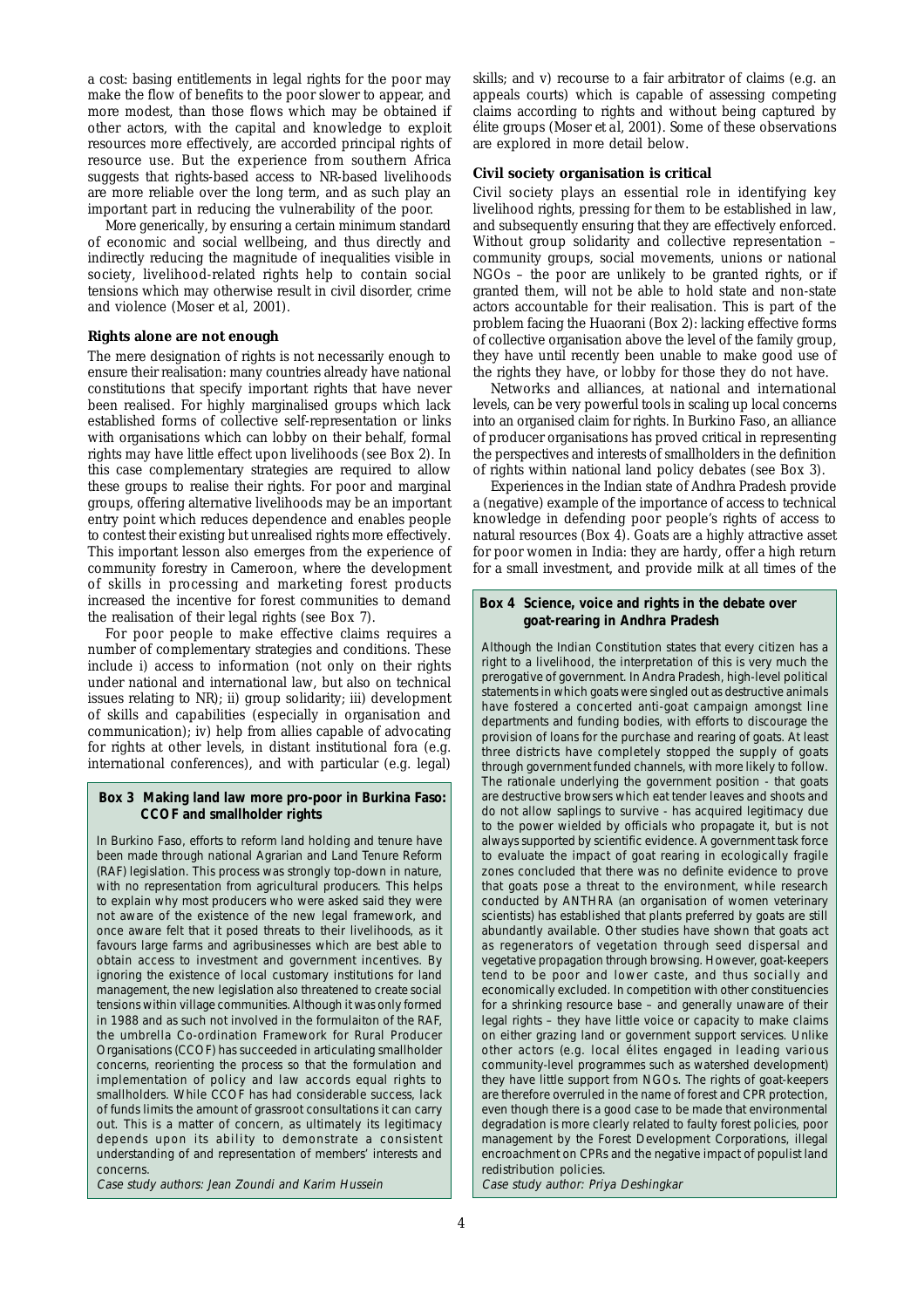day (so that milking can be fitted around domestic work). Yet land, credit and extension policy in Andhra Pradesh (and to a lesser degree many other states in India) effectively discriminates against goat-owners, on the grounds that goats are particularly damaging to the environment. This environmental case is far from proven, but because poor rural women have little in the way of voice or collective organisation, and little support from NGOs, they have not been able to demand the right to equality of support.

The case of goats in the livelihoods of the poor in Andhra Pradesh, like that of hill tribes in Thailand (Box 5), illustrates how arguments premised on the objective of enhancing environmental sustainability can be distorted to promote the rights and privileges of élites. Without external assistance the most marginalised will generally lack the capacity to negotiate effectively for their rights. Information and the development of local organisational resources may help them to voice claims, as may access to technical specialists.

#### **Passing and implementing laws: the role of the state**

Under human rights law the state is the principal duty-bearer. Elaboration of the obligations of states with respect to human rights has emphasised that this does *not* mean that states have to provide free services. Rather, they are required to *respect*, *protect* and *fulfil* these rights: fulfilling rights may require the state to *facilitate*, *provide* and/or *promote* these rights. In other words, state obligations with regard to economic and social rights can be met by the state acting as regulator and facilitator of other actors (market and civil society) who provide services, if this can be justified as the most effective and sustainable approach possible with the resources available.

In most of the case studies reviewed, the pressure for the creation and realisation of rights came from civil society groups acting upon a recalcitrant state. However, the state is not monolithic, and there are organic links between groups within the state and groups within civil society: in many countries there are at least some elements of the state which support, and sometimes even initiate, movements for the creation of livelihood-related rights for the poor. Similarly,

#### **Box 5 Negotiating access: collective rights and community-based forestry in Thailand**

Since 1990, long-standing debates in Thai society about the rights of different social and economic interests in using forest resources, and the role of the state in mediating these rights, have been brought into focus in the process of drafting a Community Forestry Bill. This process illustrates the ways in which private capital can shape the de facto enforcement of egalitarian rights. Although the Thai government was able to challenge the power of commercial logging interests, its resolve to enforce sustainable forestry in conservation areas has been relatively weak, particularly when the groups that are threatened (e.g. hill tribes) have weak or non-existent rights to citizenship or land title, undermining their ability to claim other rights (e.g. to forest management and access). These groups have obtained some leverage from Thai NGOs, which helped to improve the definition of community use rights in the drafting of the Bill. However, Thai NGOs are themselves split on issues such as community forestry, with some approaching problems from a primary concern with environmental conservation, and others emphasising the livelihood rights of the rural poor. While the Bill and the 1997 Constitution have provided important political instruments with which poor and marginalised people could legitimate not only their right to use and live in conservation areas but also their right to negotiate political demands, there is a continuing need to defend and expand legislative provisions in the processes of interpreting and implementing rights within policy.

Case study authors: Craig Johnson and Tim Forsyth

civil society is not uniformly pro-poor: most societies contain powerful social networks amongst élites which may work against the interests of the poor, while the poor themselves may be divided along regional, ethnic or gender lines, and be occupied in pressing for particular privileges rather than universal rights.

The internal heterogeneity of the state, and the complexity of relations between the state, powerful economic interests and civil society organisations representing groups amongst the poor, can be illustrated through the example of the Community Forestry Bill in Thailand (Box 5). In this context, various state institutions (both the legislature but also policyinterpreting and implementing bodies such as the Royal Forestry Department, local government and courts) have become fora for competition between local ('community') and commercial interests. An alliance of NGOs has pushed for a more pro-poor content to the Bill, and for the enforcement of provisions for community rights for access rather than just management. While successes have been won, struggles over the definition and interpretation of community-use rights have illustrated the potential of private capital to influence the *de facto* realisation of nominally egalitarian rights, especially in relation to geographically and socially marginal ethnic minority groups. The opposition to commercial pressure has meanwhile been complicated by divisions in the NGO community. While the case of Thailand's Community Forest Bill demonstrates how changes in formal constitutional rules can influence local political action, in Northern and Southern Thailand, it also demonstrates that the realisation of livelihood-related rights for the poor involves concerted action at a number of levels and institutional fora.

#### **Donors can make a difference**

Donors have often been wary of engaging with human rights issues. Even those (mainly bilateral) donors which have been prepared to establish an explicit commitment to human rights within their development strategy have typically restricted their advocacy to civil and political rights: there has been a sentiment that approaching the core concerns of development (e.g. poverty reduction) through the framework of economic and social rights is unrealistic and possibly counterproductive. This has started to change (see Box 6).

Much of the donor interest in rights as the ends and means of development is still at an early stage. However, there are an increasing number of examples in which donors have sought to approach policy reform through a rights framework or with a strong rights component (Box 7). Building policy upon a framework of rights is generally a slow process: it

#### **Box 6 The emergence of rights approaches in donor policy and planning**

The 1990 UNDP Human Development Report focused upon the overlap and complementarity between human development and human rights approaches, and provided the impetus for cooperation between UNDP and UNHCR in developing and piloting an approach to country programming based on human rights analysis. UNICEF, meanwhile, has made the Convention on the Rights of the Child the key reference point for all its programme and policy work, both nationally and internationally. DFID and Sida have both explored the ways in which a bilateral donor might structure aid policy according to a rights approach. Even the World Bank, although explicitly stating that it cannot adopt a human rights approach, has in practice acknowledged that particular rights (e.g. the political rights inherent in the advocacy of 'voice', participation, anti-corruption and judicial reform programmes; women's rights central to promoting gender equality) are crucially important for sustainable and equitable development.